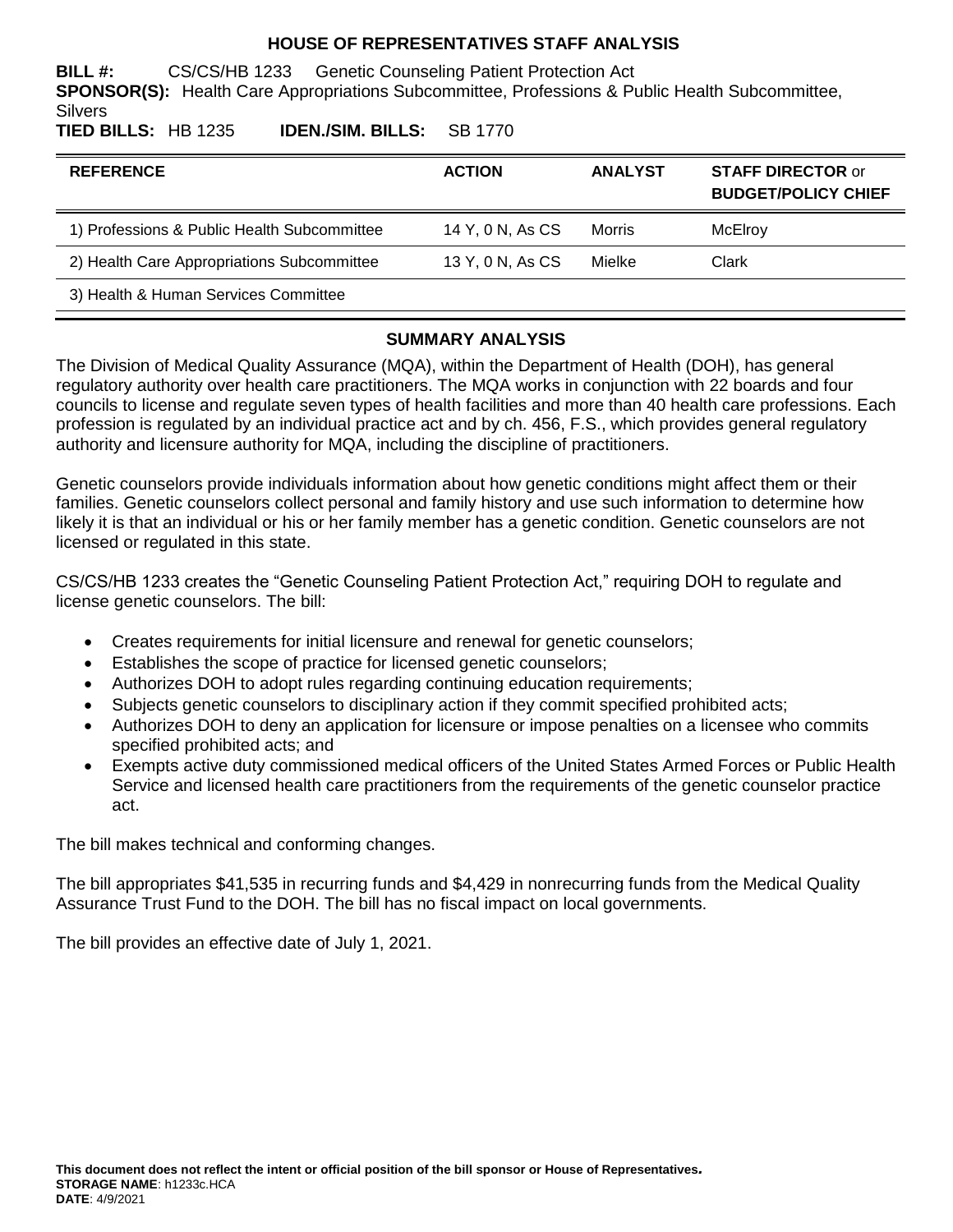### **FULL ANALYSIS**

# **I. SUBSTANTIVE ANALYSIS**

# A. EFFECT OF PROPOSED CHANGES:

# **Current Situation**

#### Health Care Professional Licensure

The Division of Medical Quality Assurance (MQA), within the Department of Health (DOH), has general regulatory authority over health care practitioners. MQA works in conjunction with 22 boards and 4 councils to license and regulate 7 types of health care facilities and more than 40 health care professions.<sup>1</sup> Each profession is regulated by an individual practice act and by ch. 456, F.S., which provides general regulatory and licensure authority for MQA. MQA is statutorily responsible for the following boards and professions established within the division:<sup>2</sup>

- The Board of Acupuncture, created under ch. 457, F.S.;
- The Board of Medicine, created under ch. 458, F.S.;
- The Board of Osteopathic Medicine, created under ch. 459, F.S.;
- The Board of Chiropractic Medicine, created under ch. 460, F.S.:
- The Board of Podiatric Medicine, created under ch. 461, F.S.;
- Naturopathy, as provided under ch. 462, F.S.;
- The Board of Optometry, created under ch. 463, F.S.;
- The Board of Nursing, created under part I of ch. 464, F.S.;
- Nursing assistants, as provided under part II of ch. 464, F.S.;
- The Board of Pharmacy, created under ch. 465, F.S.;
- The Board of Dentistry, created under ch. 466, F.S.;
- Midwifery, as provided under ch. 467, F.S.;
- The Board of Speech-Language Pathology and Audiology, created under part I of ch. 468, F.S.;
- The Board of Nursing Home Administrators, created under part II of ch. 468, F.S.;
- The Board of Occupational Therapy, created under part III of ch. 468, F.S.;
- Respiratory therapy, as provided under part V of ch. 468, F.S.;
- Dietetics and nutrition practice, as provided under part X of ch. 468, F.S.;
- The Board of Athletic Training, created under part XIII of ch. 468, F.S.;
- The Board of Orthotists and Prosthetists, created under part XIV of ch. 468, F.S.;
- **Electrolysis, as provided under ch. 478, F.S.;**
- The Board of Massage Therapy, created under ch. 480, F.S.;
- The Board of Clinical Laboratory Personnel, created under part III of ch. 483, F.S.;
- Medical physicists, as provided under part IV of ch. 483, F.S.;
- The Board of Opticianry, created under part I of ch. 484, F.S.;
- The Board of Hearing Aid Specialists, created under part II of ch. 484, F.S.;
- The Board of Physical Therapy Practice, created under ch. 486, F.S.;
- The Board of Psychology, created under ch. 490, F.S.;
- School psychologists, as provided under ch. 490, F.S.;
- The Board of Clinical Social Work, Marriage and Family Therapy, and Mental Health Counseling, created under ch. 491, F.S.; and
- Emergency medical technicians and paramedics, as provided under part III of ch. 401, F.S.

# Genetic Counseling

 $2$  Id.

 $\overline{a}$ 

<sup>1</sup> Florida Department of Health, Division of Medical Quality Assurance, *Annual Report and Long-Range Plan, Fiscal Year 2019-2020*, p. 6, [http://www.floridahealth.gov/licensing-and-regulation/reports-and-publications/\\_documents/2019-2020-annual-report.pdf](http://www.floridahealth.gov/licensing-and-regulation/reports-and-publications/_documents/2019-2020-annual-report.pdf) (last visited on March 26, 2021).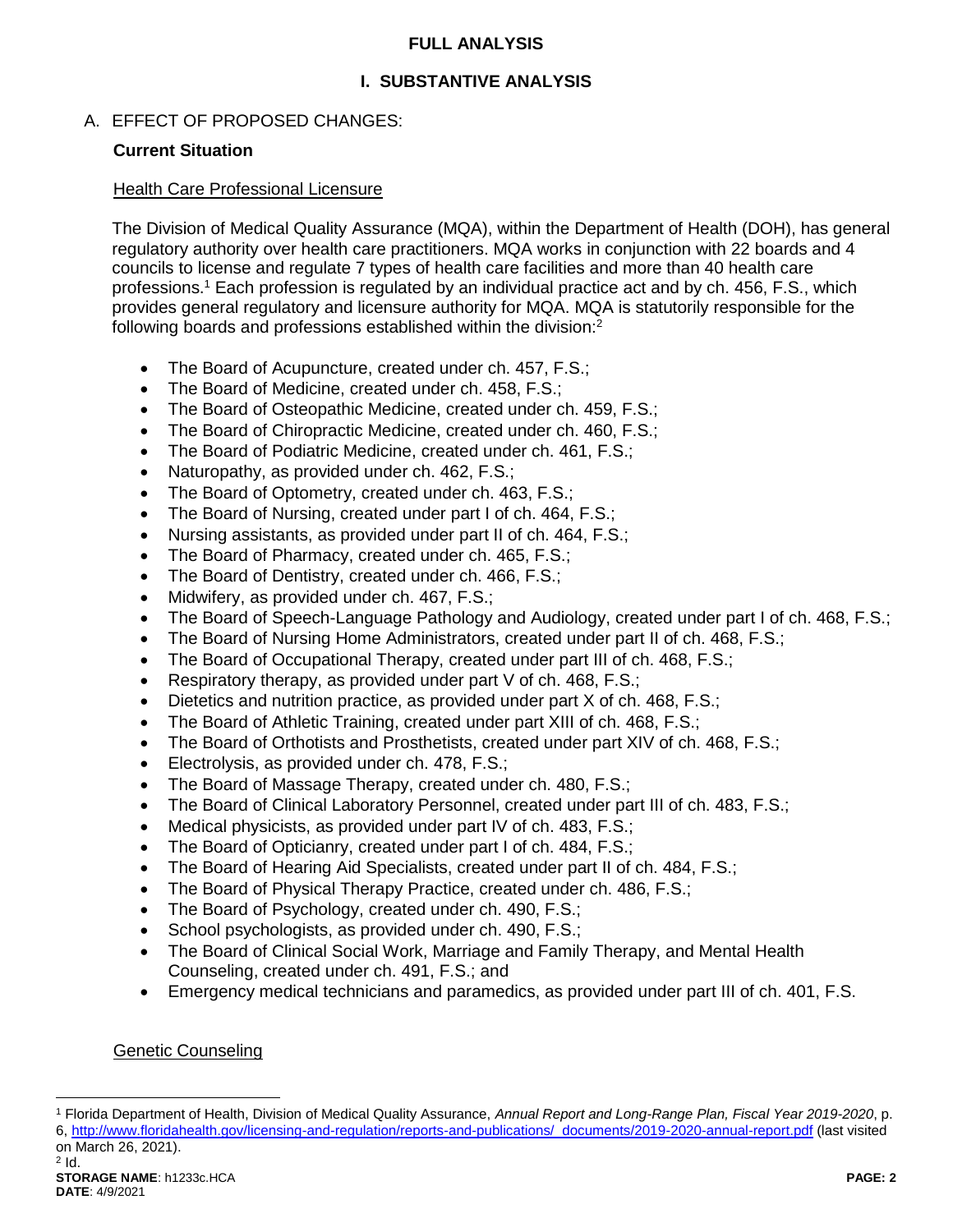Advances in genetic technology and research have increased the amount of information available to individuals and providers and increased the demand for genetic services, including genetic testing, diagnosis and interpretation of test results, and genetic counseling.<sup>3</sup> Genetic test results can help diagnose, confirm, or indicate increased risk for developing a particular condition, which genetic counseling can help explain the results and available treatment options.

Genetic counseling gives individuals information about how genetic conditions might affect them or their families. Genetic counselors collect personal and family history and use such information to determine how likely it is that an individual or his or her family member has a genetic condition. Based on such information, a genetic counselor helps an individual determine if a genetic test is suitable. Genetic counseling after genetic testing can help an individual better understand his or her test results and treatment options.<sup>4</sup>

Individuals seek genetic counseling for multiple reasons, including to:<sup>5</sup>

- Address prenatal concerns about factors that might affect a baby during infancy, including genetic conditions and birth defects;
- Address concerns if a child is showing signs and symptoms of a genetic disorder, including abnormal newborn screening results, intellectual or developmental disabilities, or birth defects;
- <span id="page-2-0"></span>• Determine if an individual is at risk of being affected by a health condition, including hereditary breast and ovarian cancer, muscular dystrophy, Huntington's disease, and sickle cell disease.

Genetic counselors who wish to become certified must pass a certification examination issued by the American Board of Genetic Counseling (ABGC).<sup>6</sup> The primary qualification to sit for the certification examination is a master's degree in genetic counseling from a program accredited by the Accreditation Council for Genetic Counseling.<sup>7</sup> States currently issuing a genetic counselor license require individuals to pass the ABGC certification examination.<sup>8</sup>

Genetic counselors primarily practice in hospital settings and can work in all medical specialties or practice in one specialty area, such as pediatrics, oncology, or cardiology.<sup>9</sup> They assess individuals or families with or at risk for genetic conditions and provide counseling and education on test results. Genetic counselors are not physicians; they typically work in conjunction with medical geneticists to provide genetic services.<sup>10</sup> Medical geneticists will order genetic testing and interpret the results and a genetic counselor will provide further education on the results and how they may affect an individual or their family.<sup>11</sup>

Twenty-nine states require licensure for genetic counselors.<sup>12</sup> Florida does not require licensure and there are approximately 127 genetic counselors providing services in this state.<sup>13</sup> Sunrise Act

 $\overline{a}$ 

 $^7$  Id.

 $^8$  Id.  $^9$  Id.

<sup>11</sup> *Supra*, note [6.](#page-2-0)

Kentucky, Louisiana, Massachusetts, Michigan, Minnesota, Nebraska, New Hampshire, New Jersey, New Mexico, North Dakota, Ohio, Oklahoma, Pennsylvania, South Dakota, Tennessee, Utah, Virginia, and Washington.

<sup>3</sup> United States Government Accountability Office, Report to Congressional Committees: Genetic Services – Information on Genetic Counselor and Medical Geneticist Workforces (July 2020),<https://www.gao.gov/assets/gao-20-593.pdf> (last visited March 26, 2021). <sup>4</sup> Centers for Disease Control and Prevention, *Genetic Counseling,* [https://www.cdc.gov/genomics/gtesting/genetic\\_counseling.htm](https://www.cdc.gov/genomics/gtesting/genetic_counseling.htm) (last visited March 26, 2021).

 $^5$  ld.

<sup>6</sup> American Board of Genetic Counseling, Inc., *Certification Qualifications,* <https://www.abgc.net/becoming-certified/do-i-qualify/> (last visited March 26, 2021). Certification is valid for 5 years, after which time the genetic counselor must seek recertification. The University of South Florida has the only certified genetic counseling training program in Florida.

 $10$  Medical geneticists are physicians who specialist in medical genetics and conduct genetic testing and provide diagnoses.

<sup>12</sup> National Society of Genetic Counselors, *States Issuing Licenses for Genetic Counselors,* [https://www.nsgc.org/Policy-Research-and-](https://www.nsgc.org/Policy-Research-and-Publications/State-Licensure-for-Genetic-Counselors/States-Issuing-Licenses)[Publications/State-Licensure-for-Genetic-Counselors/States-Issuing-Licenses](https://www.nsgc.org/Policy-Research-and-Publications/State-Licensure-for-Genetic-Counselors/States-Issuing-Licenses) (last visited March 26, 2021). States requiring licensure of generic counselors include: Alabama, Arkansas, California, Connecticut, Delaware, Georgia, Hawaii, Idaho, Illinois, Indiana, Iowa,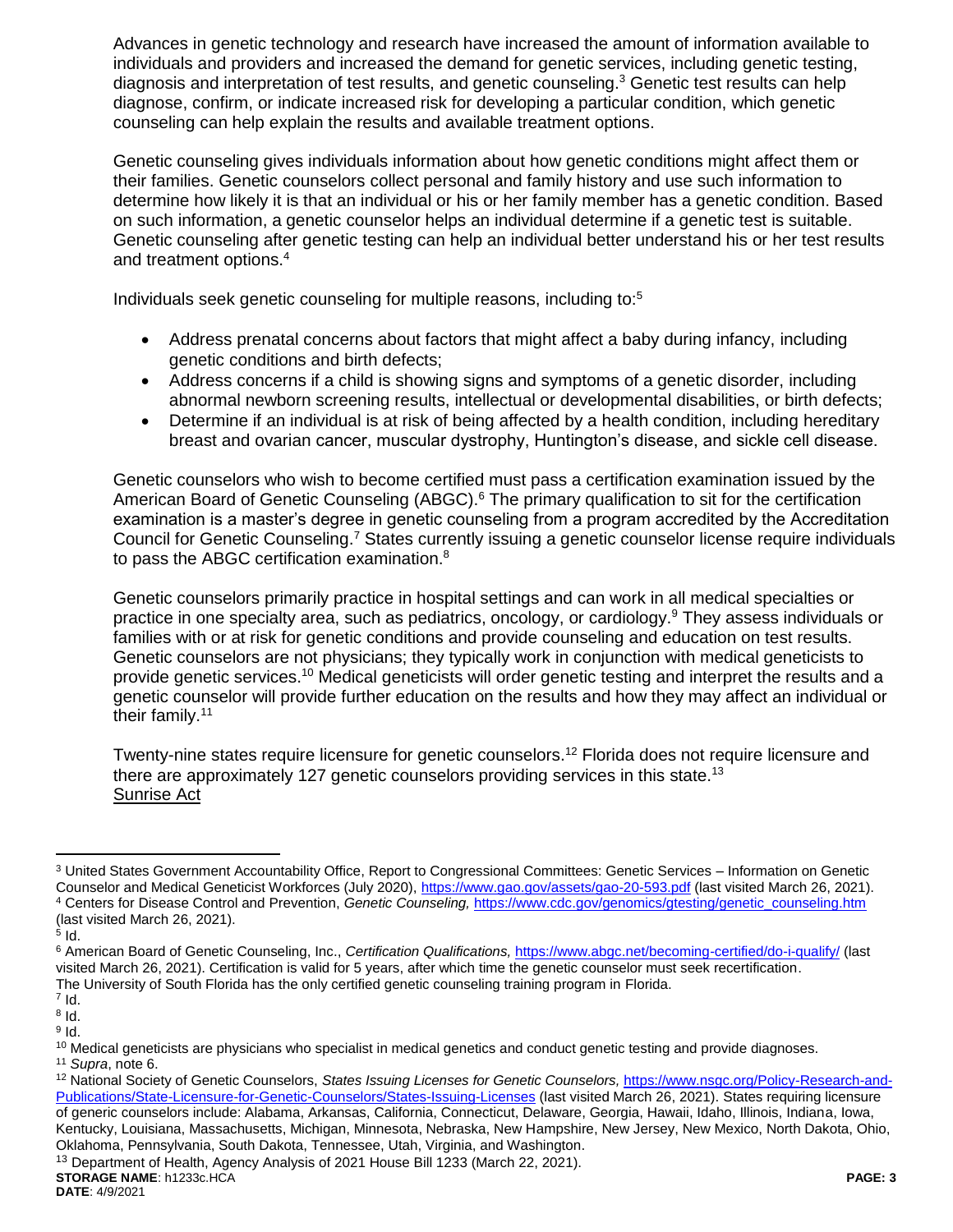Generally, a sunrise review is a formal process where a legislature scrutinizes legislation proposing to regulate an unregulated profession or occupation by requiring a cost-benefit analysis before the legislation is enacted.<sup>14</sup> The Sunrise Act requires the Legislature to consider certain factors before determining whether to regulate an unregulated profession or occupation.<sup>15</sup> Proponents of regulation must file information about the regulation's potential impacts, costs, and benefits upon request.<sup>16</sup>

Section 11.62, F.S., is Florida's sunrise review, which is called the Sunrise Act. The Sunrise Act states that regulation should not be adopted unless it is: $17$ 

- Necessary to protect the public health, safety, or welfare from significant and discernible harm or damage;
- Exercised only to the extent necessary to prevent the harm; and
- Limited so as not to unnecessarily restrict entry into the practice of the profession or adversely affect public access to the professional services.

In determining whether to regulate a profession or occupation, the Sunrise Act requires the Legislature to consider the following:

- Whether the unregulated practice of the profession or occupation will substantially harm or endanger the public health, safety, or welfare, and whether the potential for harm is recognizable and not remote;
- Whether the practice of the profession or occupation requires specialized skill or training and whether that skill or training is readily measurable or quantifiable so that examination or training requirements would reasonably assure initial and continuing professional or occupational ability;
- Whether the regulation will have an unreasonable effect on job creation or job retention in the state or will place unreasonable restrictions on the ability of individuals who seek to practice or who are practicing a given profession or occupation to find employment;
- Whether the public is or can be effectively protected by other means; and
- Whether the overall cost-effectiveness and economic impact of the proposed regulation, including the indirect costs to consumers, will be favorable.

### *Genetic Counselor Sunrise Act Questionnaire*

A Sunrise Act questionnaire has been completed by The Florida Association of Genetic Counselors (FLAGC).<sup>18</sup> FLAGC is seeking licensure and regulation of genetic counselors to protect the health, safety, and welfare of the public.<sup>19</sup> Florida does not license or regulate genetic counselors.

<sup>14</sup> National Conference of State Legislatures, Improving Occupational Licensing with Sunrise and Sunset Review Acts,

 $\overline{a}$ 

<https://www.ncsl.org/research/labor-and-employment/improving-occupational-licensing-with-sunrise-and-sunset-reviews.aspx> (last visited March 26, 2021).

<sup>15</sup> S. 11.62, F.S.

<sup>16</sup> S. 11.62(4), F.S.

<sup>17</sup> S. 11.62(2), F.S.

<sup>18</sup> The Florida Association of Genetic Counselors, Sunrise Review for Proposed Licensing of Genetic Counselors (on file with the Professions and Public Health Subcommittee staff).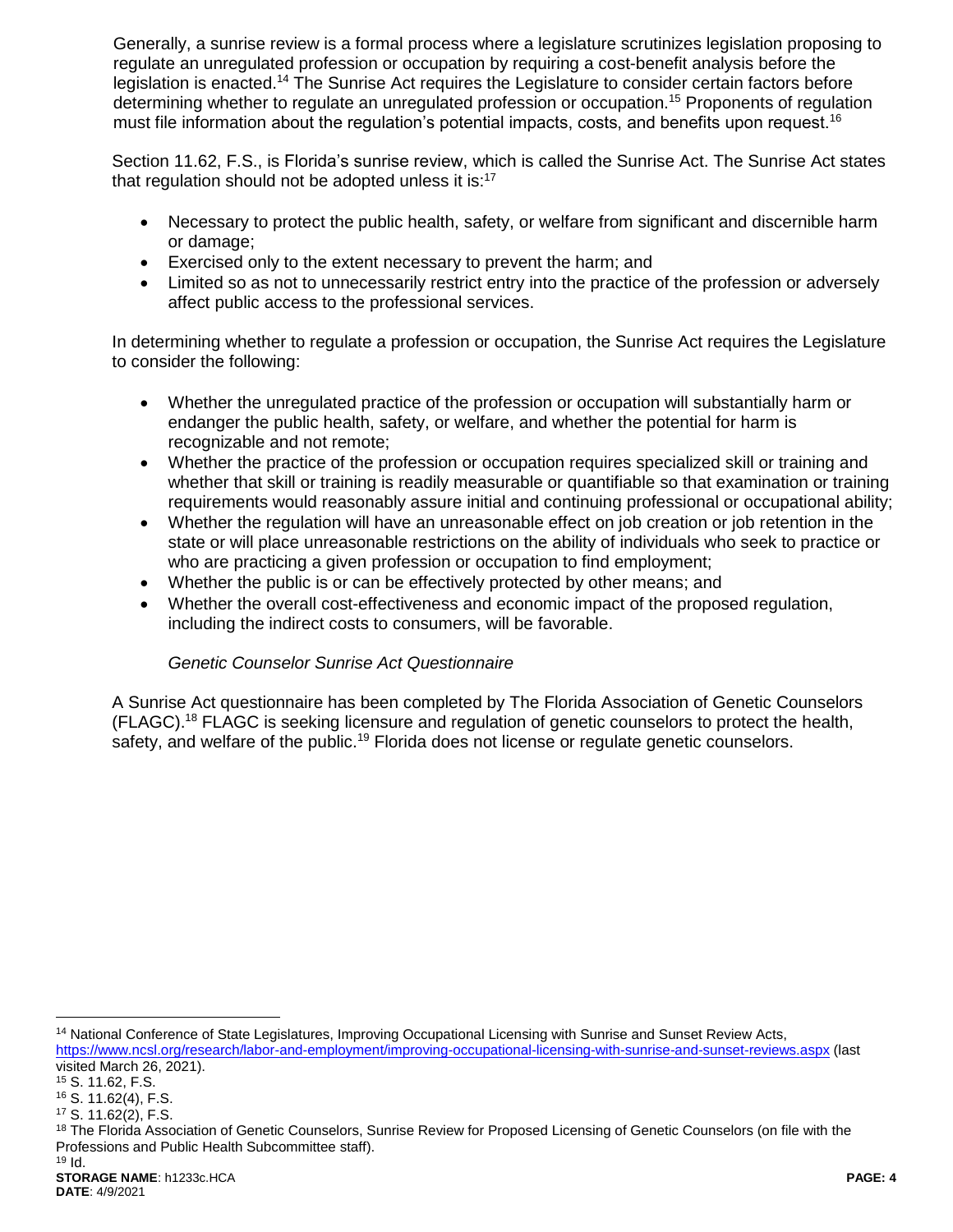# **Effect of the Bill**

CS/HB 1233 creates the "Genetic Counseling Patient Protection Act," adding genetic counselors to the list of health care practitioners requiring licensing and regulation by DOH.

The bill establishes the scope of practice for genetic counselors, which is to advise individuals or families affected by or at risk of genetic disorders. Genetic counselors may advise an individual or a family affected by or at risk of genetic disorders, including:

- Evaluating individual and family medical histories to determine risk for genetic or medical conditions and diseases;
- Discussing health factors and risk management for genetic or medical conditions and diseases with patients;
- Ordering genetic laboratory tests and diagnostic studies;
- Evaluating laboratory test results and diagnostic studies against individual and family medical history to assess risk factors for genetic or medical conditions and diseases;
- Explaining clinical implications of genetic laboratory tests and diagnostic studies results to patients;
- Evaluating the individual or family and providing client centered counseling and guidance;
- Using community resources that provide medical, educational, financial, and psychosocial support and advocacy;
- Providing written documentation of medical, genetic, and counseling information for individuals, families, and health care professionals; and
- Referring individuals to a physician for diagnosis and treatment.

The bill creates requirements for licensure as a genetic counselor and requires DOH to issue a license, valid for two years, to an applicant who:

- Submits an application on a form approved by DOH;
- Is of good moral character;
- Has earned a:
	- o Master's degree from a genetic counseling program or an equivalent program as determined by the ABGC Counseling or its successor or equivalent; or
	- $\circ$  Doctoral degree from a medical genetics program accredited by the American Board of Genetics and Genomics or the Canadian College of Medical Geneticists.
- Passes the examination for certification as:
	- $\circ$  A genetic counselor by the ABGC, the American Board of Genetics and Genomics, or the Canadian Association of Genetic Counselors; or
	- $\circ$  A medical or clinical geneticist by the American Board of Medical Genetics and Genomics or the Canadian College of Medical Geneticists.

The bill authorizes DOH to issue a temporary license for up to two years to applicants who meet all the requirements for licensure, except for the examination requirement if the applicant is eligible to sit for the next available certification examination.

The bill requires DOH to renew the license of a genetic counselor upon receipt of a renewal application. The bill also requires DOH to adopt rules on continuing education requirements consistent with the ABGC.

The bill prohibits a person from:

- Making a false or fraudulent statement in any application, affidavit, or statement presented to DOH:
- Practicing genetic counseling, holding himself or herself out as a genetic counselor, or providing genetic counseling services without obtaining a license from DOH; and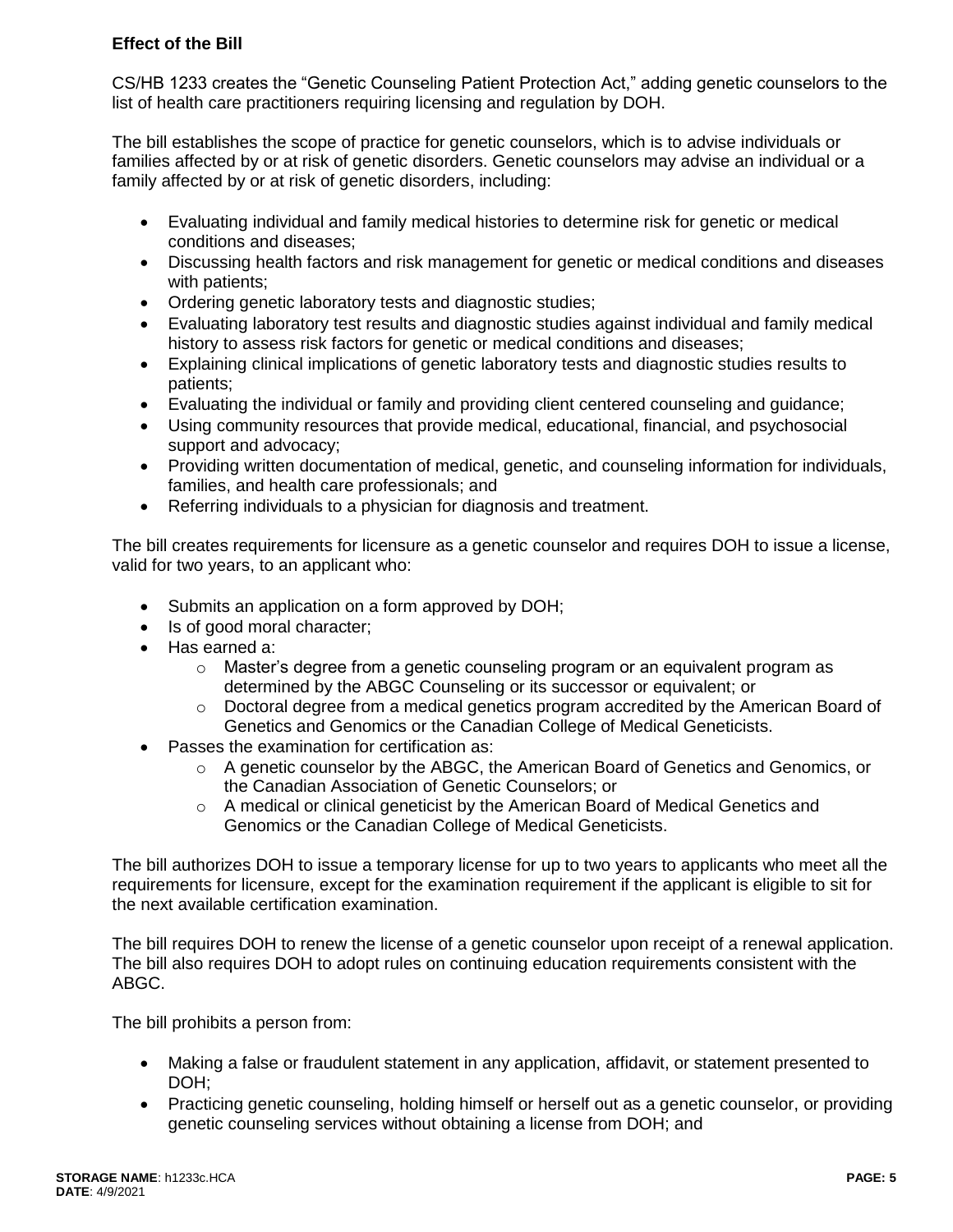Using the title "genetic counselor" or any other title, designation, words, letters, or abbreviations which indicate a person is authorized to practice genetic counseling unless such person holds a valid license or is exempt from such licensure.

The bill makes it a second degree misdemeanor to violate any of the above prohibitions, punishable by a fine of up to \$500 and imprisonment of up to 60 days. The bill authorizes DOH to discipline a genetic counselor, or deny an application for licensure as a genetic counselor, if an applicant or licensee:

- Fraudulently attempts to obtain, obtains, or renews a license as a genetic counselor;
- Has a license revoked, suspended, or otherwise acted against, including licensure denial, in another jurisdiction;
- Is convicted, found quilty of, or pleads no contest to a crime in any jurisdiction that directly related to the practice of genetic counseling, including violations of federal law;
- Makes or files a false report that the licensee knows is false;
- Intentionally or negligently fails to file a report required by state or federal law, or willfully impedes, obstructs, or induces another person to impede or obstruct such filing;
- Knowingly advertises genetic counseling services in a fraudulent, false, deceptive, or misleading manner;
- Violates a DOH-issued disciplinary order or fails to comply with a DOH-issued subpoena;
- Practices with a revoked, suspended, or inactive license;
- Commits gross or repeated malpractice, or fails to deliver genetic counseling services at an acceptable level of care;
- Displays unprofessional conduct, including failure to conform to minimum standards set by the practice act and DOH rule, including:
	- o Practicing beyond the scope of practice of a genetic counselor;
	- $\circ$  Failing to refer a patient to a health care practitioner if the licensed genetic counselor is unwilling or unable to provide services;
	- o Failing to maintain confidentiality; and
	- o Financially exploiting the patient or his or her family.
- Violates the genetic counseling practice act.

The bill exempts active duty commissioned medical officers of the United States Armed Forces or the United States Public Health Service and health care practitioners licensed in this state, other than licensed genetic counselors, from the requirements of the genetic counseling practice act.

The bill makes conforming technical and conforming changes.

The bill appropriates \$41,535 in recurring funds and \$4,429 in nonrecurring funds from the Medical Quality Assurance Trust Fund to the DOH.

The bill provides an effective date of July 1, 2021.

### B. SECTION DIRECTORY:

- **Section 1:** Creates Part III of ch. 483, F.S., the "Genetic Counseling Patient Protection Act."
- **Section 2:** Amends s. 456.001, F.S., relating to definitions.
- **Section 3:** Amends s. 20.43, F.S., relating to Department of Health.
- **Section 4:** Provides an appropriation.
- **Section 5:** Provides an effective date of July 1, 2021.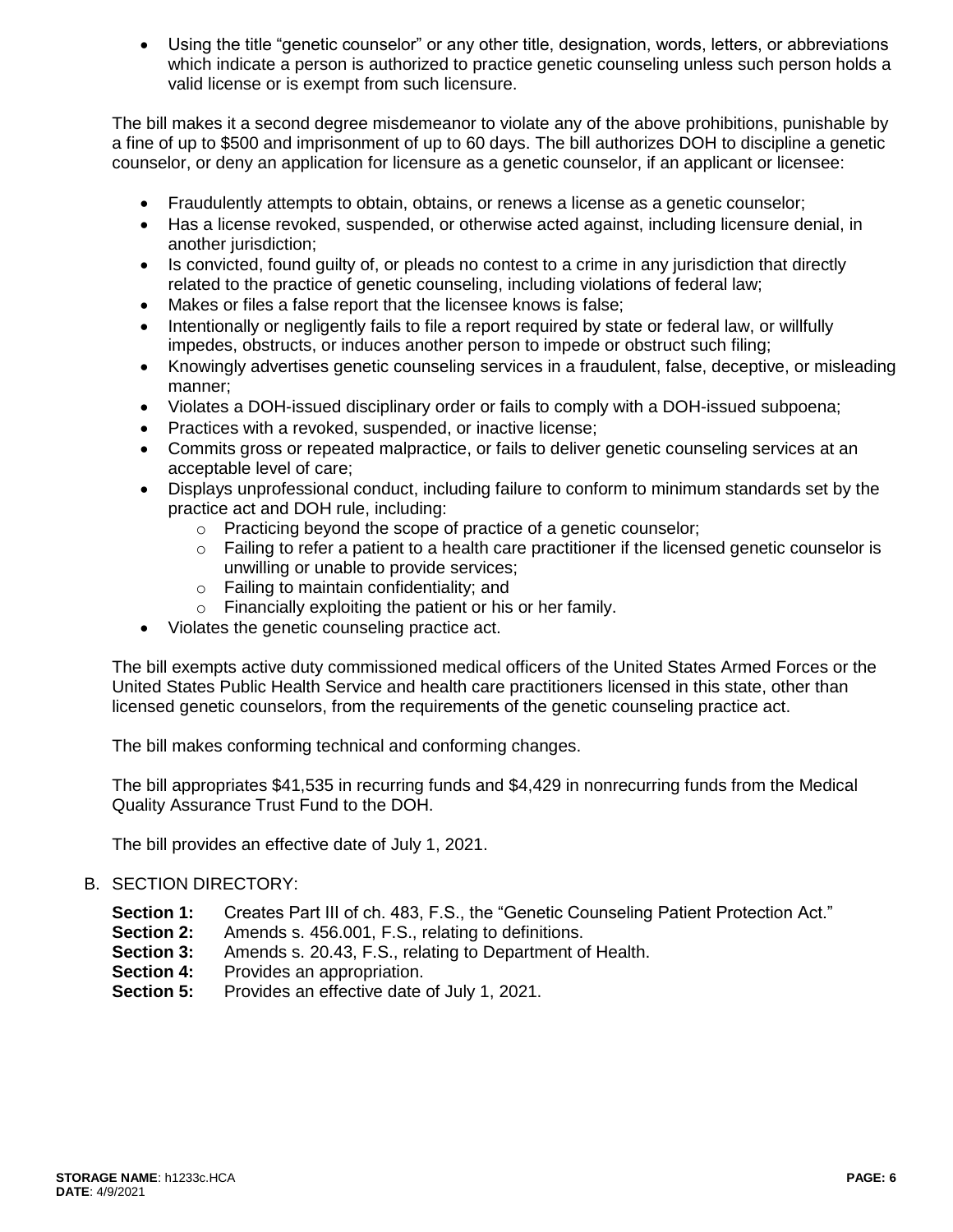### **II. FISCAL ANALYSIS & ECONOMIC IMPACT STATEMENT**

### A. FISCAL IMPACT ON STATE GOVERNMENT:

1. Revenues:

HB 1235, linked to CS/CS/HB 1233, authorizes an initial application fee of \$25 and an annual renewal fee of \$25 for genetic counselors seeking licensure. The total annual revenue DOH will receive from such fees is approximately \$3,175 based on there being 127 genetic counselors currently practicing in Florida.

2. Expenditures:

DOH will incur costs associated with rulemaking to implement the bill's provisions, developing the licensure application, and updating the LEIDS licensing system. Current resources are adequate to absorb these costs.<sup>20</sup>

DOH will incur costs associated with the regulation and licensure of genetic counselors. The bill appropriates \$41,535 in recurring funds and \$4,429 in nonrecurring funds from the Medical Quality Assurance Trust Fund to the DOH to fund one OPS position.

- B. FISCAL IMPACT ON LOCAL GOVERNMENTS:
	- 1. Revenues:

None.

2. Expenditures:

None.

C. DIRECT ECONOMIC IMPACT ON PRIVATE SECTOR:

Genetic counselors will incur costs associated with obtaining licensure by DOH.

D. FISCAL COMMENTS:

None.

# **III. COMMENTS**

- A. CONSTITUTIONAL ISSUES:
	- 1. Applicability of Municipality/County Mandates Provision: Not applicable. The bill does not appear to affect county or municipal governments.
	- 2. Other:

None.

B. RULE-MAKING AUTHORITY:

The bill provides sufficient rulemaking authority to implement its provisions.

C. DRAFTING ISSUES OR OTHER COMMENTS:

None.

 $\overline{a}$